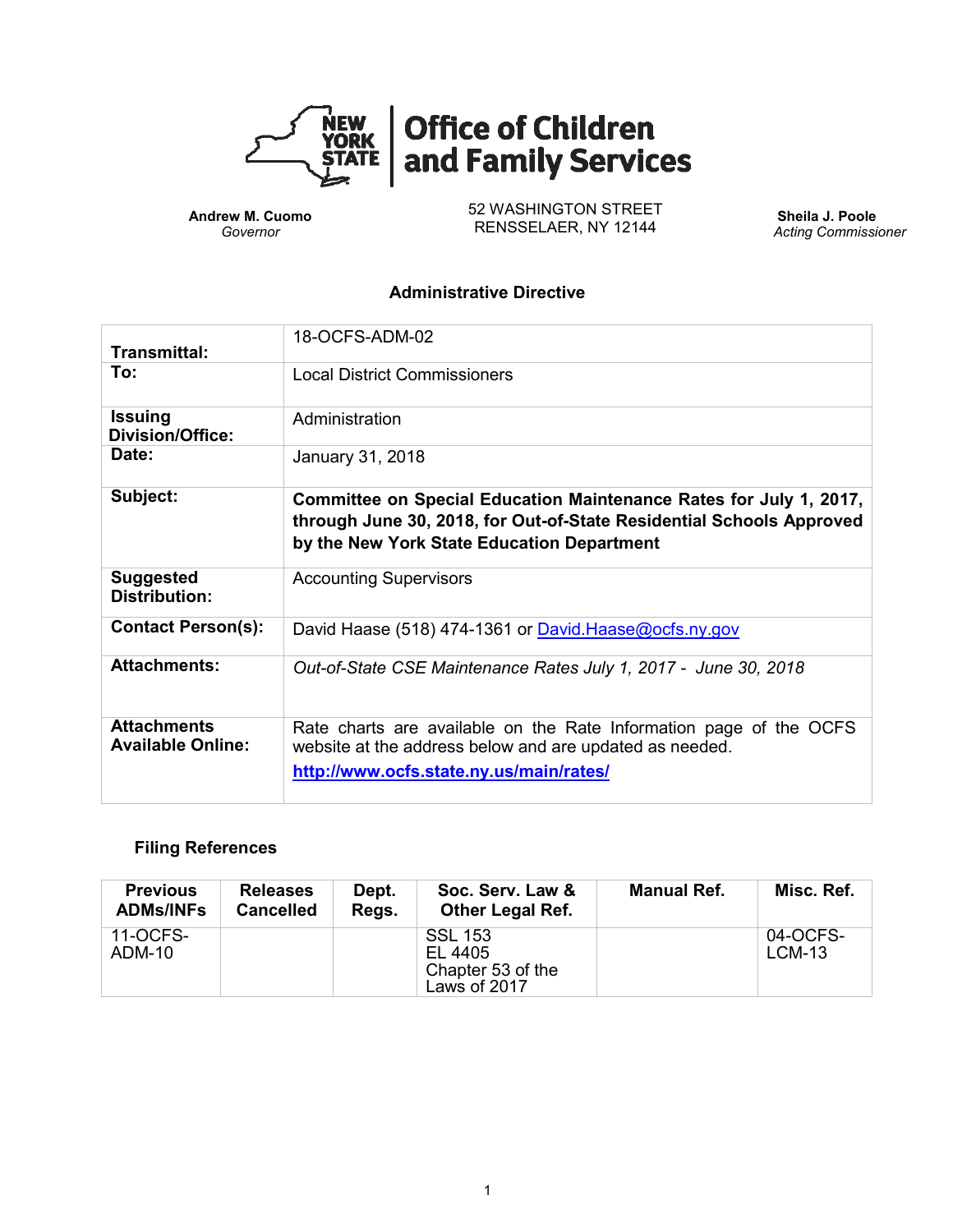#### **I. Purpose**

The purpose of this Administrative Directive (ADM) is to issue the Committee on Special Education (CSE) maintenance rates for out-of-state residential schools approved by the State Education Department (SED). These CSE maintenance rates are effective for the period July 1, 2017, to June 30, 2018.

#### **II. Background**

Annually, the New York State Office of Children and Family Services (OCFS) advises local social services districts (LDSSs) of the approved out-of-state CSE maintenance rates for residential schools approved by SED. These rates are based on rate information approved by other states, recommended by SED, and reviewed and issued by OCFS. Rates specified in the attached rate chart must be used by LDSSs to make CSE maintenance payments for children approved by SED for residential placements in out-of-state private residential schools. Issuance of and payment responsibilities for these rates are authorized in Section 4405 of Education Law as well as in Section 153 of the Social Services Law.

#### **III. Program and Fiscal Implications**

The CSE maintenance rates published in the attached chart are 12-month rates except where noted. The LDSS where the child is a legal resident is responsible for the 10-month CSE maintenance payment for services provided from September through June. The LDSS is not responsible for either maintenance or tuition payments for CSE summer school placements; these are the responsibility of the placing school district.

A change was brought about in Education and Social Services law with passage of Chapter 62 of the Laws of 2003. This law provided that the child's school district of residence must reimburse the LDSS for 20 percent of the maintenance costs for such children (see 04- OCFS-LCM-13 for more details regarding those procedures). Pursuant to those amendments, the local school district placing the child was responsible for the 10-month CSE tuition payment, as well as the 20 percent portion of the 10-month CSE maintenance payment.

Pursuant to Chapter 58 of the Laws of 2011, the 10-month CSE maintenance reimbursement formula has been revised as follows for cities with a population of less than one million: State share is reduced to 18.424 percent, and local share remains at 43.152 percent. The percent chargeable to the child's school district of residence for the 10-month CSE maintenance payment remains 38.424 percent. These reimbursement percentages continued pursuant to Chapter 56 of the Laws of 2017.

Pursuant to Chapter 53 Article VII of the Laws of 2017, the 10-month CSE maintenance reimbursement formula has been revised as follows for cities with a population of greater than one million: State share is reduced to 0.0 percent, and local share remains at 43.152 percent. The percent chargeable to the child's school district of residence for the 10-month CSE maintenance payment increases to 56.848 percent.

The CSE maintenance rates in the attached chart are the rates that must be paid for eligible children. Pursuant to Section 4405 of Education Law, these rates are not negotiable. For a local district CSE maintenance payment to be reimbursable, a CSE maintenance rate must be published by OCFS.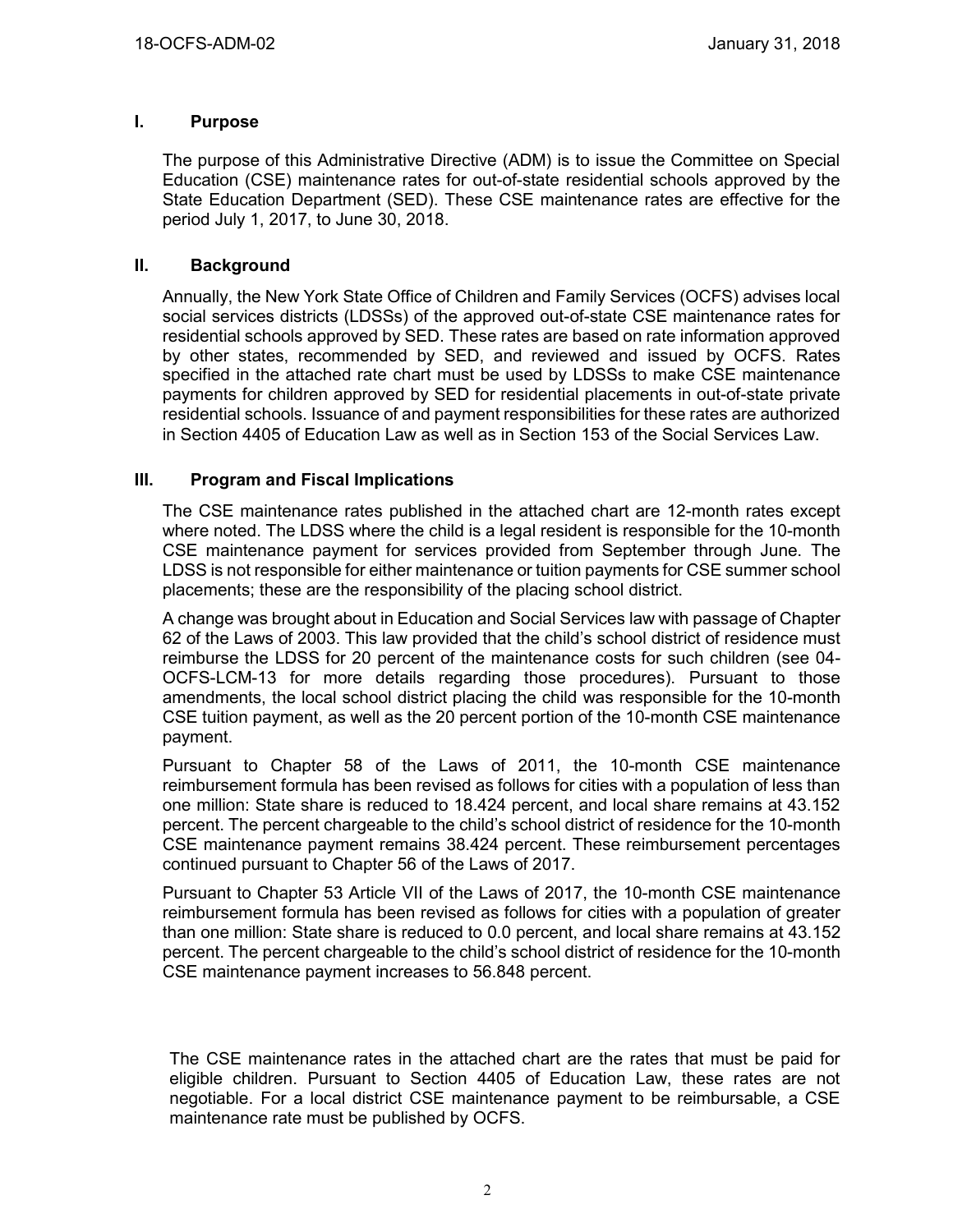## **IV. Systems Implications**

Existing procedures for processing CSE maintenance payments and claims will continue to be applicable.

### **V. Effective Date**

This directive is effective as of the date of its issuance.

*/s/ Derek Holtzclaw*

**Issued By:** Name: Derek Holtzclaw Title: Associate Commissioner for Financial Management Division: Administration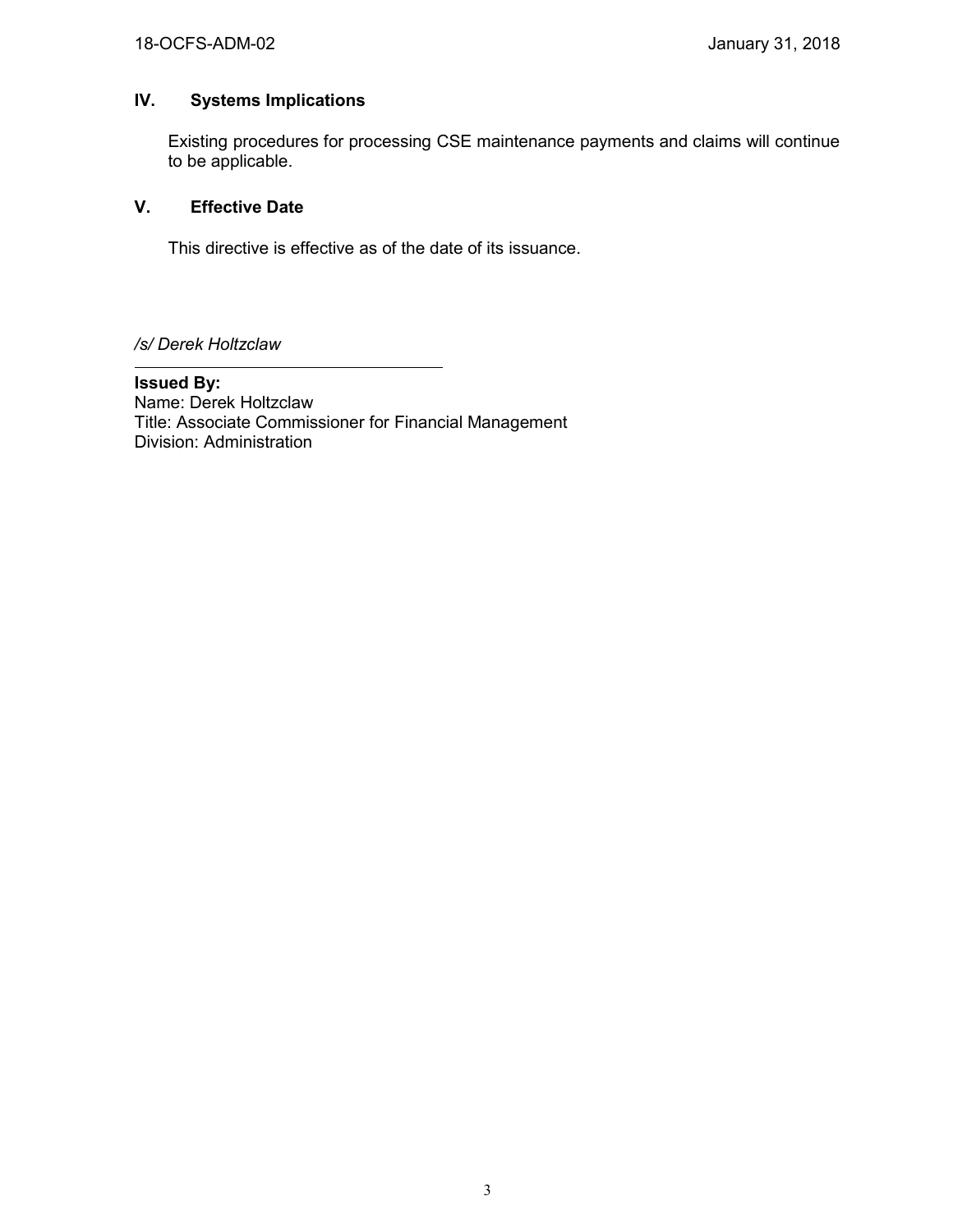#### New York State Office of Children and Family Services Out-of-State CSE Maintenance Rates July 1, 2017 – June 30, 2018

| <b>Agency</b>                                                                             | Code      | Rate     | <b>Eff. Date</b> |
|-------------------------------------------------------------------------------------------|-----------|----------|------------------|
| American School for the Deaf - Paces 5 day                                                | <b>NR</b> |          |                  |
| American School for the Deaf - Paces 7 day                                                |           | \$766.58 | 7/1/17           |
| Boston Higashi School - 304 Day Program                                                   |           | \$310.86 | 7/1/17           |
| Boston Higashi School - 365 Day Program                                                   |           | \$373.24 | 7/1/17           |
| Crotched Mt. Rehab - Group Home/Behavior Mgt.                                             |           | \$333.80 | 7/1/17           |
| Crotched Mt. Rehab - Fox Meadows Apartments                                               | NR        |          |                  |
| Crotched Mt. Rehab - Medically Involved                                                   |           | \$822.81 | 7/1/17           |
| Devereux - CT - Glenholme Residential                                                     |           | \$267.96 | 7/1/17           |
| Devereux - PA - Kanner                                                                    |           | \$324.14 | 7/1/17           |
| Devereux - PA - Brandywine                                                                |           | \$329.21 | 7/1/17           |
| Devereux - PA - Mapleton                                                                  |           | \$329.21 | 7/1/17           |
| Devereux - PA - DCBHC Acute                                                               | NR        |          |                  |
| Devereux - PA - Stone & Gables                                                            |           | \$329.21 | 7/1/17           |
| F.L. Chamberlain - Residential Program                                                    | <b>NR</b> |          |                  |
| Foundation Behavioral Health - Hi Fi Special Ed Hi<br>Fi Maintenance                      | <b>NR</b> |          |                  |
| Foundation Behavioral Health - Hi Fi Special Ed w/<br><b>Base Therapeutic Maintenance</b> | <b>NR</b> |          |                  |
| Foundation Behavioral Health - Special Ed w/Hi Fi<br>Maintenance                          | <b>NR</b> |          |                  |
| Foundation Behavioral Health - Alternate Ed w/ Hi<br>Fi Maintneance                       | <b>NR</b> |          |                  |
| Foundation Behavioral Health - Special Ed w/<br><b>Base Therapeutic Maintenance</b>       | <b>NR</b> |          |                  |
| Foundation Behavioral Health - Alternate Ed w/                                            | <b>NR</b> |          |                  |
| <b>Base Therapeutic Maintenance</b><br>Hillcrest - High Point                             |           | \$338.28 | 7/1/17           |
| <b>Hillcrest - Hillcrest Center</b>                                                       |           | \$338.28 | 7/1/17           |
| Hillcrest- Autism Spectrum Disorders                                                      |           | \$545.42 | 7/1/17           |
| Hillcrest - Intensive Treatment Brookside                                                 |           | \$546.23 | 7/1/17           |
|                                                                                           |           |          |                  |
| Judge Rotenberg Educational Center                                                        |           | \$449.40 | 7/1/17           |